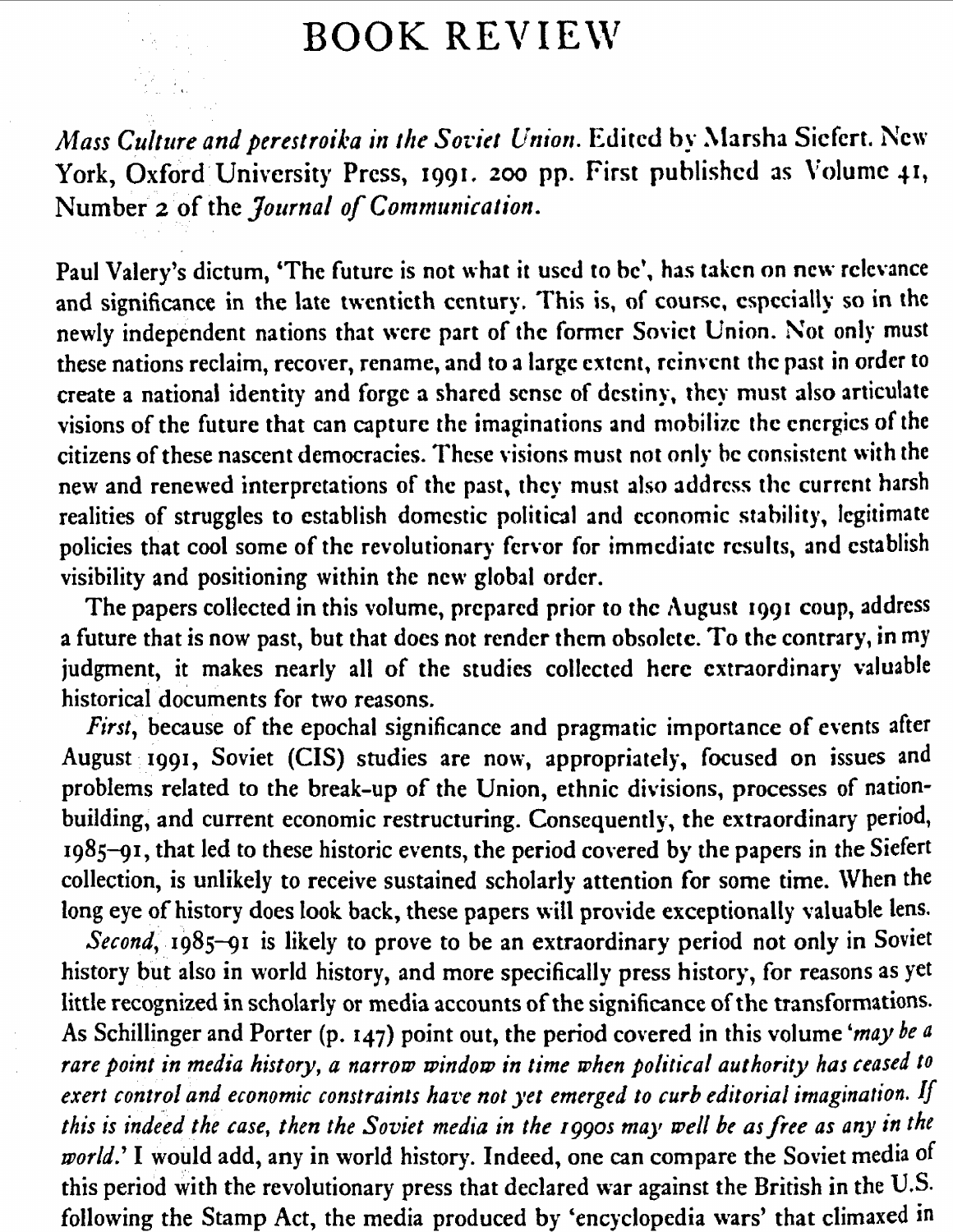and intellectuals. The majority of the articles were presented at a conference held in Moscow in September 1990, sponsored by the Moscow University School of Journalism and the All-Union Institute for the Study of the Artistic Problems of the Mass Media.

Siefert has divided the book into four sections: Mass Culture and the Market; Youth Culture; Glasnost, Journalism, and the Media; and Television and Perestroika. The articles range widely over such topics as the relationship of culture, even 'the spirit', to market forces; descriptions of the wares and the free political spaces provided by openair markets in Moscow; theatrical innovation; the film industry; the role advertising is currently playing as a 'collective mobilizer' (to use an obsolete, Leninist expression) for an advanced guard of Western-style consumer culture; teenage scrapbooks or romantic song albums created by young girls; the emergence of rock music culture from the underground; the influence of Western radio in cultivating interest in 'information', not simply musical entertainments, among Soviet youth; 'belletrization' or fictionalized accounts of real events in mass media as a genre that appeals to anti-semitism, misogyny, and ethnic prejudices as well as to more emancipatory sentiments and ideas; the critical role that glasnost in the media played in recontextualizing the Chernobyl disaster and thereby accelerating demands for democratization; the fascinating history of and recent transformations of the Moscow News, a paper founded in 1930 by Anna Louise Strong, an expatriate Iowa-born Quaker; representations of ethnicity in Soviet television news, with strong dominance, fully 90 percent, of speaking time by Slavs; exploration of mythic aspects of Soviet television including continued silence or under-coverage of ethnic conflicts, the repressions of the 1930s and 1950s, and institutionalized abuse in the military, as well as the role of advertising in creating a Westernized glamour and star culture, and the popularity of televised 'seances', secularized versions of evangical faithhealings; and two, somewhat different, views on television as both a medium for building what Muratov calls democratic 'space bridges' and as a site for struggles, for democratization.

Four of the articles (three by Westerners) rely on quantitative content-analyses. The remainder use descriptive, even in some cases what Clifford Geertz (The Interpretation of Cultures, 1973) calls 'thick description', and historical approaches. A few of the articles are carefully argued opinion pieces.

The historical background provided by most of the articles is an especially useful 'crutch' for Western readers: one that makes this collection accessible to students. I can personally attest to this accessibility because I assigned the volume to an advanced undergraduate seminar on mass communication theory.

Siefert uses the metaphor of 'translation' as a trope for organizing both her introductory narrative and, if the word is not too strong, the 'telos' of the volume. Quoting Boris Pasternak's (p. 11) contention that translation 'is not a method of getting to know isolated works, it is the channel whereby cultures and people communicate down through the centuries', she warns of the dangers of being misled by apparent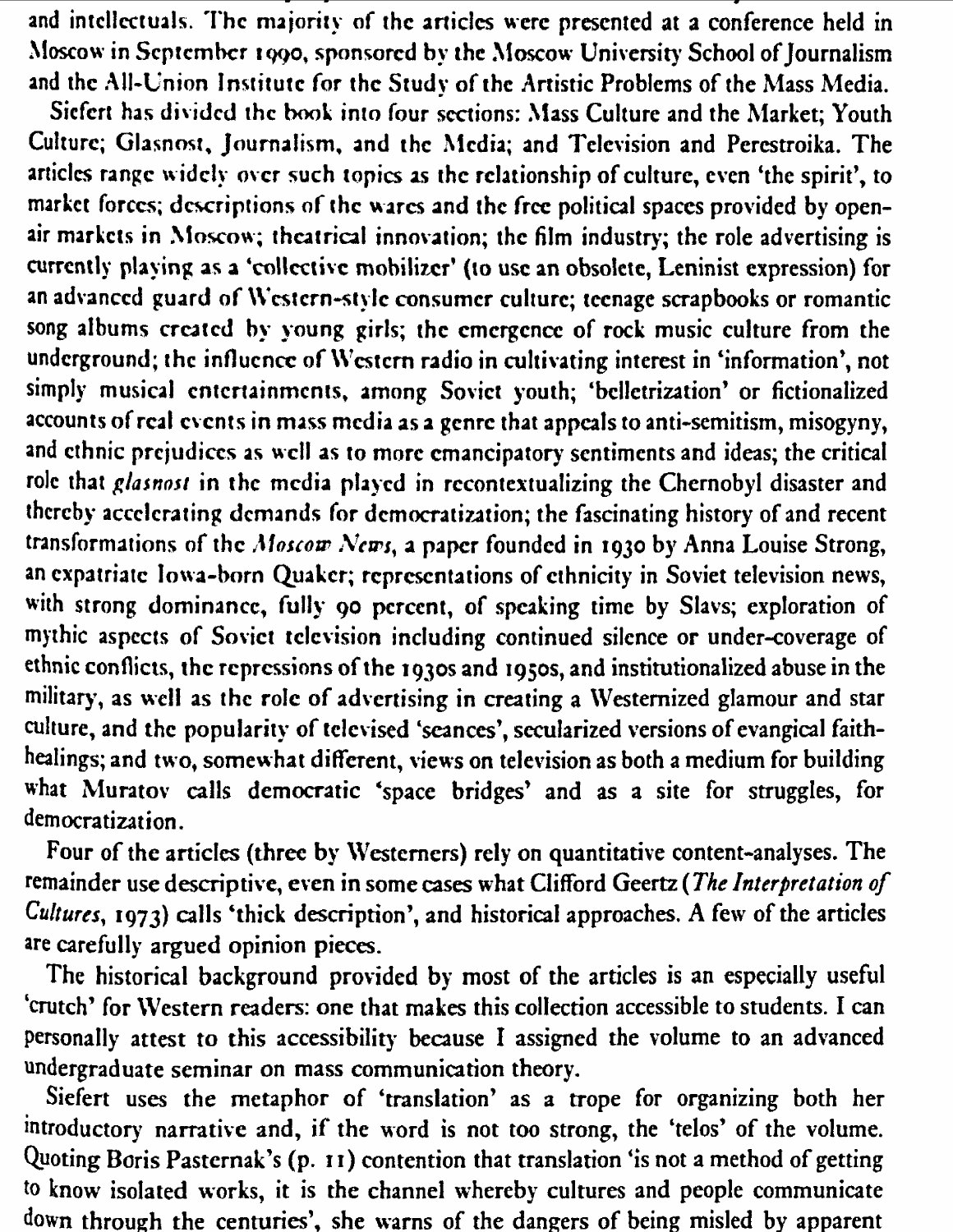"'""'' •••, t:ll"" ....,u w • ..,"".., Jpu••v "'• •••- wm••••• ..., •• .\_. • ., • • •••• .............. :" ••• -t"•• opened and one that was closed, and then described *glasnost* as the transparency of the glass. Siefert offers this volume, which relies on many translations, as an effort 'to clean the glass in the window, to increase visibility, and to enable one to see not a selfreflection but the power of the original'  $(p, 11)$ .

l\ly undergraduate students found their translations. their 'space bridges', in the following articles. Bogemskaya's analysis of the open air markets, so like and yet so different from, American and European flea-markets: alike in appearance and vibrancy but hawking very different wares, political toys, pins, and arts, and serving a very different social function in building political community and perhaps even civic culture. The students also found the article on advertising compelling; alas, the 'space bridge' here-that is, the source of their familiarity with the emerging Soviet advertising industry-seems to be the fact that advertising is serving as a tool of Western corporate colonialism. The articles on youth culture, especially the teenage *samizdat* (song albums) and rock culture, also predictably found a receptive audience among my students.

In contrast, I found the failures of translation, the points where the bridges collapse, most fascinating: the places where, as Siefert puts it, 'search for one-to-one correspondence ... may lead to common ground but it also carries the seeds of disappointment when differences are discovered that contradict that common understanding' (p. 11). For this reason, I was fascinated by idea of the open-air market as a rallying point for the creation of civic culture; the untranslatability of the Soviet concept of 'individuality', constructed in the shadow of the demise of the social or 'new' man of seventy-four years of communism; Orlova's seemingly naive belief that the discipline of the market will allow the cream to rise in Soviet rock culture; the discussions of the popular television seances by Vartanov and Androunas; and, of course, the descriptions of the structures of Soviet media systems where control and censorship by the command economy often appears to replicate market control and censorship in the \Vest but never fully or exactly.

Writing from the perspective of a Fellow at the (former) Gannett Foundation Media Center, Elena Androunas, who has also been a Senior Research Fellow at the School of Journalism at Moscow State University, is perhaps most strategically positioned to chronicle and translate for Western readers the issues involved in 'The Struggle for the Control over Soviet Television'. Pointing out that for decades the structure of the media system had remained unchanged and unchallenged, and certainly uncovered in news, Androunas maintains that the power struggle that followed in the wake of *perestroika*  dramatically changed the situation. It placed media 'at the very center of the turmoil being both weapons in the fight and one of its principal objects' (p. 185). Androunas describes the forms the struggle has taken in fascinating detail exploring such developments as an American-style news program, '600 Seconds', apparently a thinly disguised recreation of '60 Minutes'; conservative complaints about 'the "monopoly of anchormen"' (p. 198); the use of artifacts of the emerging market system, 'accounting